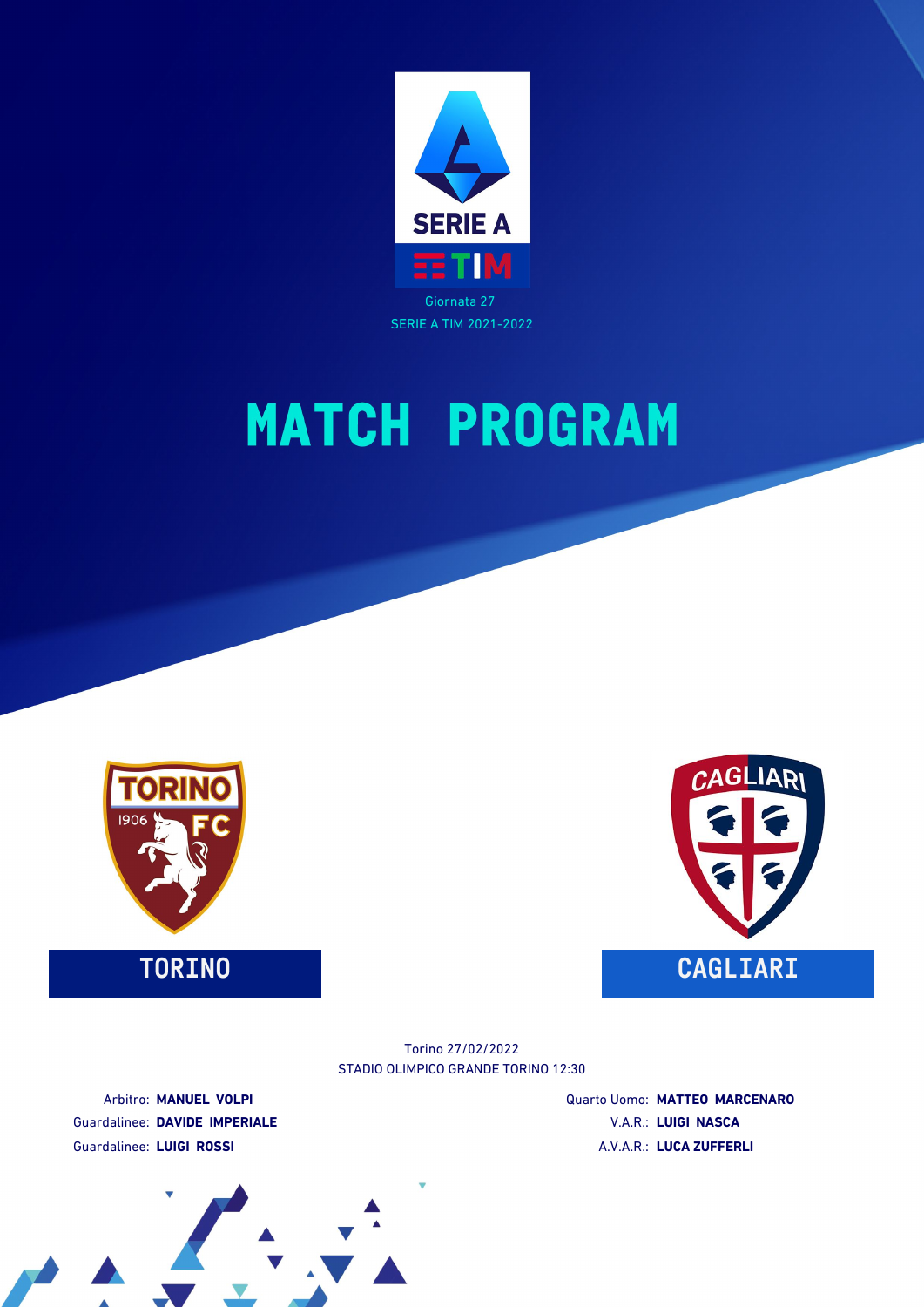

# **MATCH PROGRAM**

Torino 27/02/2022 STADIO OLIMPICO GRANDE TORINO - 12:30



### **RISULTATI STAGIONALI**

| <b>TOTALI</b>         | <b>PTG</b> | G  | v              | N              | Þ                       | GF | GS | DIFF.RETI         |
|-----------------------|------------|----|----------------|----------------|-------------------------|----|----|-------------------|
| <b>TORINO</b>         | 33         | 25 | 9              | 6              | 10                      | 32 | 26 | $+6$              |
| <b>CAGLIARI</b>       | 22         | 26 | 4              | 10             | 12                      | 26 | 47 | $-21$             |
| <b>CASA/TRASFERTA</b> | <b>PTG</b> | G  | v              | N              | D                       | GF | GS | <b>MEDIA GOAL</b> |
| <b>TORINO</b>         | 24         | 13 | 7              | $\overline{3}$ | $\overline{\mathbf{3}}$ | 25 | 13 | 1.9               |
| <b>CAGLIARI</b>       | 10         | 13 | $\overline{2}$ | 4              | 7                       | 10 | 25 | 0.8               |

### **ULTIMI PRECEDENTI**

| 2021-22 16^ G | <b>CAGLIARI</b>                                                                        | <b>TORINO</b>                                                           |         |
|---------------|----------------------------------------------------------------------------------------|-------------------------------------------------------------------------|---------|
| 06/12/2021    | 8'(2°T) JOAO PEDRO                                                                     | $31'(1°T)[A]$ A. CARBONI                                                | $1 - 1$ |
| 2020-21 23^ G | <b>CAGLIARI</b>                                                                        | <b>TORINO</b>                                                           |         |
| 19/02/2021    |                                                                                        | $31'(2°T)$ BREMER                                                       | $0 - 1$ |
| 2020-21 4^ G  | <b>TORINO</b>                                                                          | <b>CAGLIARI</b>                                                         |         |
| 18/10/2020    | 4'(1°T) A. BELOTTI, 4'(2°T) A. BELOTTI                                                 | 12'(1°T) JOAO PEDRO, 19'(1°T) G. SIMEONE, 28'(2°T) G.<br><b>SIMEONE</b> | $2 - 3$ |
| 2019-20 28^ G | <b>CAGLIARI</b>                                                                        | <b>TORINO</b>                                                           |         |
| 27/06/2020    | 12'(1°T) N. NANDEZ, 17'(1°T) G. SIMEONE, 1'(2°T) R.<br>NAINGGOLAN, 23'(2°T) JOAO PEDRO | 15'(2°T) BREMER, 20'(2°T) A. BELOTTI                                    | $4 - 2$ |
| 2019-20 9^ G  | <b>TORINO</b>                                                                          | <b>CAGLIARI</b>                                                         |         |
| 27/10/2019    | 24'(2°T) S. ZAZA                                                                       | <b>40'(1°T) N. NANDEZ</b>                                               | $1 - 1$ |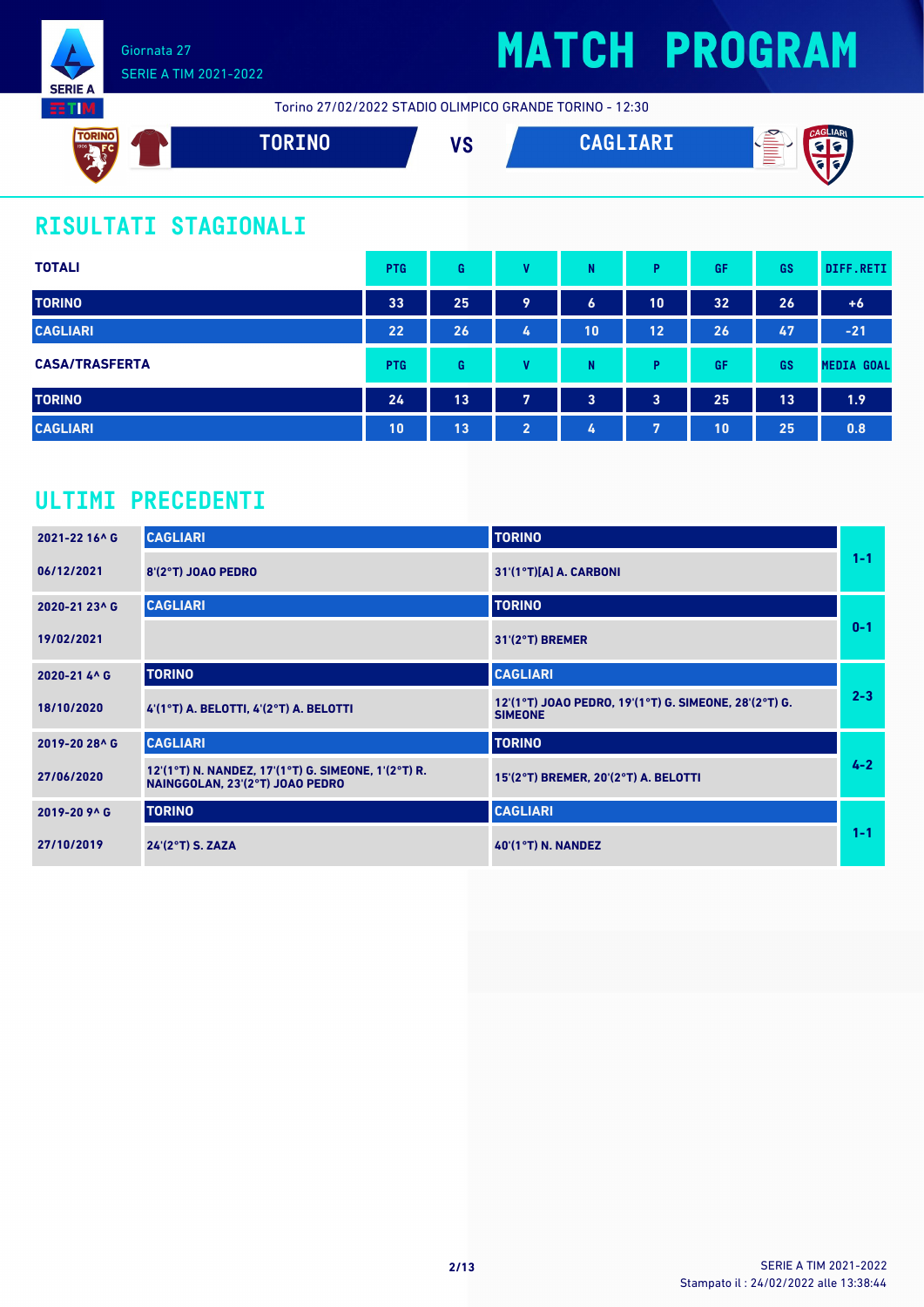

# **MATCH PROGRAM**

Torino 27/02/2022 STADIO OLIMPICO GRANDE TORINO - 12:30



#### **ROSA DELLE SQUADRE**

| <b>TORINO</b>                         | PRES. A           | GOL A            | GOL 2021-22    | PRES. 2021-22   | MIN. 2021-22 |
|---------------------------------------|-------------------|------------------|----------------|-----------------|--------------|
| <b>PORTIERI</b>                       |                   |                  |                |                 |              |
| 1 ETRIT BERISHA                       | 139               | 176              | $\mathbf 0$    | $\pmb{0}$       | $\mathbf{0}$ |
| 31 ALBERTO MILAN                      | $\mathbf{0}$      | $\mathbf{0}$     | $\mathbf{0}$   | $\mathbf{0}$    | $\mathbf{0}$ |
| 32 VANJA MILINKOVIC-SAVIC             | 32                | 37               | 26             | 24              | 2317         |
| 71 PAOLO VISMARA                      | $\mathbf{0}$      | $\mathbf{0}$     | $\mathbf{0}$   | $\overline{0}$  | $\mathbf{0}$ |
| 89 LUCA GEMELLO                       | $\mathbf{1}$      | $\mathbf{0}$     | 0              | $\mathbf{1}$    | 91           |
| <b>DIFENSORI</b>                      |                   |                  |                |                 |              |
| 3 BREMER                              | 88                | 10               | $\overline{2}$ | 23              | 2137         |
| 5 ARMANDO IZZO                        | 195               | 9                | $\pmb{0}$      | $\overline{4}$  | 115          |
| <b>6</b> DAVID ZIMA                   | 14                | $\mathbf 0$      | $\pmb{0}$      | 14              | 935          |
| <b>13 RICARDO RODRIGUEZ</b>           | 111               | $\overline{1}$   | $\pmb{0}$      | 21              | 1682         |
| <b>15 CRISTIAN ANSALDI</b>            | 163               | 9                | 0              | 11              | 440          |
| <b>17 WILFRIED STEPHANE SINGO</b>     | 56                | 5                | 3              | 24              | 1940         |
| 21 SAMUELE ANGORI                     | $\mathbf{0}$      | $\mathbf{0}$     | $\mathbf{0}$   | $\mathbf{0}$    | $\mathbf{0}$ |
| 26 KOFFI DJIDJI                       | 71                | $\mathbf{1}$     | $\mathbf{0}$   | 17              | 1410         |
| 27 MERGIM VOJVODA                     | 42                | $\overline{2}$   | 0              | 18              | 1247         |
| 34 OLA AINA                           | 78                | $\mathbf{1}$     | $\pmb{0}$      | 16              | 1121         |
| 99 ALESSANDRO BUONGIORNO              | 28                | $\mathbf{0}$     | $\mathbf{0}$   | 15              | 871          |
| <b>CENTROCAMPISTI</b>                 |                   |                  |                |                 |              |
| 4 TOMMASO POBEGA                      | 42                | 10               | 4              | 22              | 1534         |
| <b>10 SASA LUKIC</b>                  | 124               | $\overline{7}$   | $\mathbf{1}$   | 24              | 2159         |
| 22 DENNIS PRAET                       | 115               | $\boldsymbol{6}$ | $\overline{2}$ | 17              | 1125         |
| 23 DEMBA SECK                         | $\pmb{0}$         | $\mathbf{0}$     | $\pmb{0}$      | $\bf{0}$        | $\mathbf{0}$ |
| <b>28 SAMUELE RICCI</b>               | 21                | $\mathbf{1}$     | $\mathbf{1}$   | 21              | 1629         |
| <b>38 ROLANDO MANDRAGORA</b>          | 145               | 8                | $\mathbf{0}$   | 15              | 995          |
| 77 KAROL LINETTY                      | 165               | 12               | $\pmb{0}$      | 14              | 903          |
| 93 MOHAMED FARES                      | 115               | $5\overline{5}$  | $\overline{2}$ | 9               | 632          |
| <b>ATTACCANTI</b>                     |                   |                  |                |                 |              |
| 7 SIMONE ZAZA                         | 179               | 41               | $\mathbf 0$    | 9               | 160          |
| <b>9</b> ANDREA BELOTTI               | 259               | 101              | 3              | 11              | 628          |
| <b>MARKO PJACA</b><br>11 <sup>1</sup> | 86                | $7\phantom{.}$   | 3              | 18              | 838          |
| 14 JOSIP BREKALO                      | 19                | $\epsilon$       | 6              | 19              | 1477         |
| <b>18 DENNIS STOJKOVIC</b>            | $\mathbf{0}$      | $\mathbf{0}$     | $\mathbf{0}$   | $\mathbf{0}$    | $\mathbf 0$  |
| 19 ANTONIO SANABRIA                   | 81                | 19               | $5\phantom{.}$ | 24              | 1670         |
| 20 SIMONE EDERA                       | 38                | $\overline{2}$   | 0              | $\mathbf{0}$    | $\mathbf{0}$ |
| <b>64 PIETRO PELLEGRI</b>             | 16                | $\overline{3}$   | $\pmb{0}$      | $7\overline{ }$ | 174          |
| 70 MAGNUS WARMING                     | 4                 | $\mathbf 0$      | 0              | 4               | 78           |
| <b>STAFF TECNICO</b>                  |                   |                  |                |                 |              |
| <b>Allenatore</b>                     | <b>IVAN JURIC</b> |                  |                |                 |              |

diffidato de la contradictivitativa de la contradictivitativa de la contradictivitativa de la contradictivitativ<br>Diffidato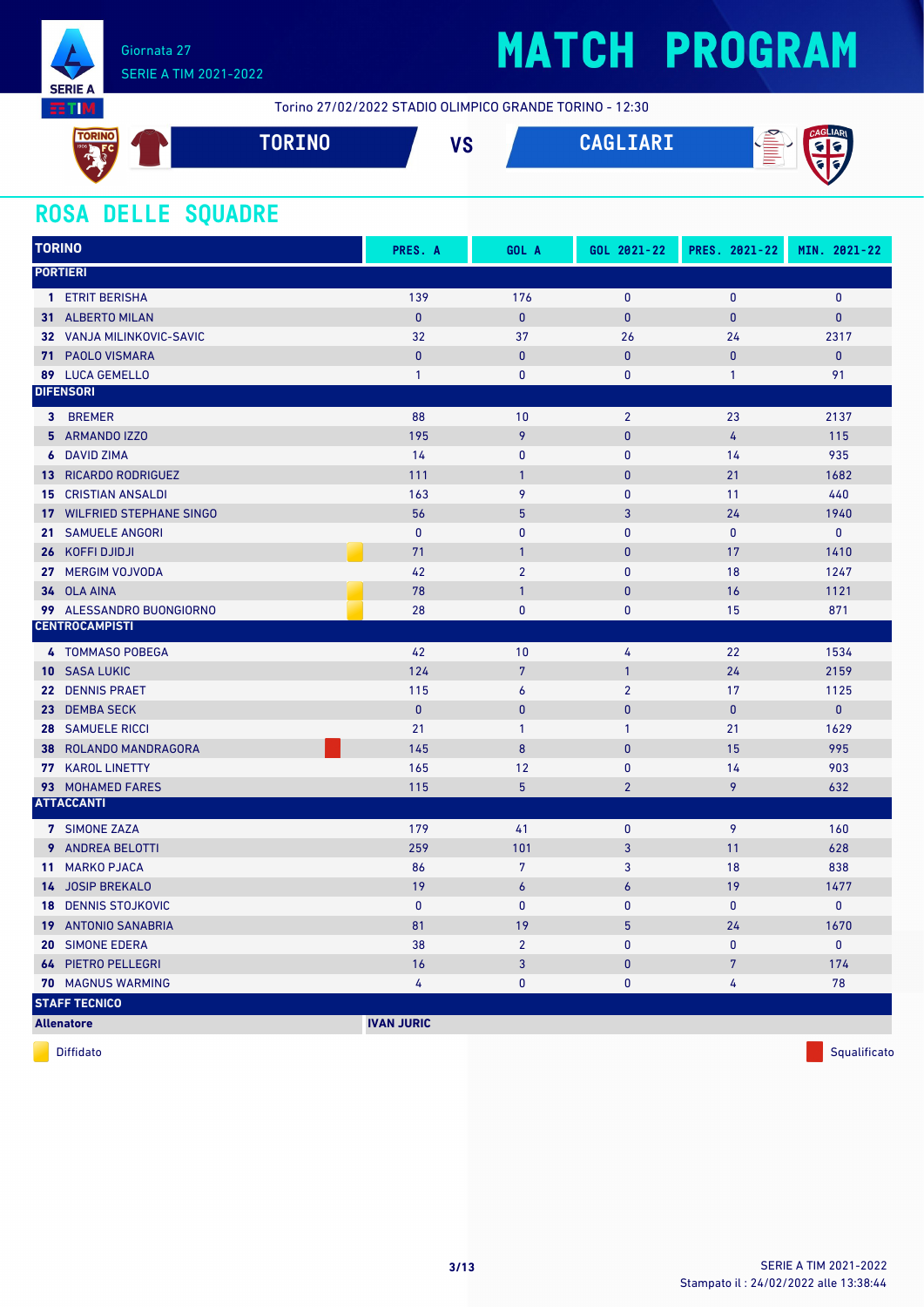

# **MATCH PROGRAM**

Torino 27/02/2022 STADIO OLIMPICO GRANDE TORINO - 12:30

|                 | <b>TORINO</b>                                       | <b>TORINO</b> |                        | <b>VS</b> |                | CAGLIARI       |                |                |
|-----------------|-----------------------------------------------------|---------------|------------------------|-----------|----------------|----------------|----------------|----------------|
|                 | <b>CAGLIARI</b>                                     |               | PRES. A                |           | GOL A          | GOL 2021-22    | PRES. 2021-22  | MIN. 2021-22   |
|                 | <b>PORTIERI</b>                                     |               |                        |           |                |                |                |                |
|                 | 1 SIMONE ARESTI                                     |               | $\overline{1}$         |           | $\mathbf{1}$   | $\mathbf 0$    | $\pmb{0}$      | $\mathbf 0$    |
|                 | 28 ALESSIO CRAGNO                                   |               | 154                    |           | 243            | 42             | 23             | 2224           |
| 31              | <b>BORIS RADUNOVIC</b>                              |               | $\overline{7}$         |           | 14             | 5              | 3              | 285            |
|                 | 34 EUGENIO FUSCO                                    |               | $\mathbf{0}$           |           | $\pmb{0}$      | $\pmb{0}$      | 0              | $\mathbf{0}$   |
|                 | 37 ANDREA D'ANIELLO                                 |               | $\mathbf{0}$           |           | $\bf{0}$       | $\mathbf{0}$   | 0              | $\mathbf 0$    |
|                 | 43 ELDIN LOLIC                                      |               | $\mathbf{0}$           |           | $\bf{0}$       | $\mathbf{0}$   | 0              | $\pmb{0}$      |
|                 | <b>DIFENSORI</b>                                    |               |                        |           |                |                |                |                |
|                 | 3 EDOARDO GOLDANIGA                                 |               | 131                    |           | 7              | $\mathbf 0$    | 6              | 504            |
| 12 <sup>7</sup> | RAOUL BELLANOVA                                     |               | 20                     |           | $\pmb{0}$      | $\pmb{0}$      | 19             | 1550           |
|                 | <b>15 GIORGIO ALTARE</b>                            |               | $\overline{7}$         |           | $\bf{0}$       | $\mathbf 0$    | $\overline{7}$ | 515            |
|                 | 22 CHARALAMPOS LYKOGIANNIS                          |               | 96                     |           | 4              | $\mathbf{0}$   | 23             | 1554           |
|                 | 23 LUCA CEPPITELLI                                  |               | 148                    |           | $\overline{7}$ | $\mathbf{1}$   | 18             | 1208           |
|                 | 25 GABRIELE ZAPPA                                   |               | 54                     |           | $\pmb{0}$      | $\pmb{0}$      | 20             | 1072           |
| 29              | <b>DALBERT</b>                                      |               | 73                     |           | $\mathbf{0}$   | $\mathbf{0}$   | 18             | 1373           |
|                 | 33 ADAM OBERT                                       |               | 5                      |           | $\mathbf{0}$   | $\mathbf{0}$   | 5              | 281            |
|                 | <b>40 SEBASTIAN WALUKIEWICZ</b>                     |               | 38                     |           | $\pmb{0}$      | $\mathbf{0}$   | 5              | 290            |
| 41              | <b>LUIGI PALOMBA</b>                                |               | $\mathbf{0}$           |           | $\mathbf{0}$   | $\mathbf{0}$   | 0              | $\mathbf{0}$   |
|                 | 42 IURIE IOVU                                       |               | $\mathbf{0}$           |           | $\mathbf{0}$   | $\mathbf{0}$   | $\mathbf{0}$   | $\mathbf 0$    |
|                 | <b>44 ANDREA CARBONI</b>                            |               | 44                     |           | $\pmb{0}$      | $\mathbf{0}$   | 22             | 1864           |
|                 | <b>66 MATTEO LOVATO</b>                             |               | 37                     |           | $\bf{0}$       | $\mathbf 0$    | 12             | 802            |
|                 | <b>CENTROCAMPISTI</b>                               |               |                        |           |                |                |                |                |
|                 | <b>4 DANIELE BASELLI</b>                            |               | 228                    |           | 20             | $\pmb{0}$      | 9              | 318            |
|                 | 6 MARKO ROG                                         |               | 96                     |           | 3              | $\mathbf{0}$   | 0              | $\mathbf{0}$   |
|                 | 8 RAZVAN MARIN                                      |               | 62                     |           | 3              | $\mathbf{0}$   | 25             | 2209           |
|                 | 14 ALESSANDRO DEIOLA                                |               | 95                     |           | 3              | $\overline{2}$ | 22             | 1512           |
|                 | <b>16 KEVIN STROOTMAN</b>                           |               | 130                    |           | 10             | $\mathbf 0$    | 10             | 679            |
| 18.             | <b>NAHITAN NANDEZ</b>                               |               | 84                     |           | 4              | $\mathbf{0}$   | 17             | 1436           |
|                 | <b>20 GASTON PEREIRO</b>                            |               | 43                     |           | 7              | 4              | 18             | 743            |
|                 | 26 NICOLO' CAVUOTI                                  |               | $\mathbf{0}$           |           | $\mathbf{0}$   | $\mathbf{0}$   | $\overline{0}$ | $\mathbf{0}$   |
|                 | 27 ALBERTO GRASSI                                   |               | 127                    |           | 5              | $\mathbf 0$    | 19             | 1326           |
|                 | 38 JACOPO DESOGUS                                   |               | $\mathbf{0}$           |           | $\pmb{0}$      | $\pmb{0}$      | 0              | $\mathbf 0$    |
|                 | <b>39 CHRISTOS KOURFALIDIS</b><br><b>ATTACCANTI</b> |               | $\overline{2}$         |           | 0              | 0              | $\overline{2}$ | 30             |
|                 |                                                     |               |                        |           |                |                |                |                |
|                 | 9 KEITA                                             |               | 175                    |           | 41             | 3              | 16             | 948            |
| 10              | <b>JOAO PEDRO</b>                                   |               | 206                    |           | 68             | 10             | 25             | 2403           |
|                 | 19 LUCA GAGLIANO                                    |               | 4                      |           | $\mathbf{1}$   | $\mathbf 0$    | $\overline{2}$ | 23             |
|                 | 21 ZITO LUVUMBO                                     |               | $\bf{0}$               |           | $\pmb{0}$      | $\bf{0}$       | 0              | $\mathbf 0$    |
|                 | <b>30 LEONARDO PAVOLETTI</b>                        |               | 184                    |           | 60             | 5              | 22             | 1006           |
|                 | 32 DAMIR CETER VALENCIA                             |               | $7\phantom{.}$         |           | $\pmb{0}$      | $\bf{0}$       | $\mathbf{1}$   | $\overline{7}$ |
|                 | 36 ISAIAS OMAR DELPUPO                              |               | 0                      |           | $\pmb{0}$      | 0              | 0              | 0              |
|                 | <b>45 LISANDRU TRAMONI</b>                          |               | $\bf{0}$               |           | $\mathbf{0}$   | $\bf{0}$       | 0              | $\mathbf 0$    |
|                 | <b>STAFF TECNICO</b>                                |               |                        |           |                |                |                |                |
|                 | <b>Allenatore</b>                                   |               | <b>WALTER MAZZARRI</b> |           |                |                |                |                |

Diffidato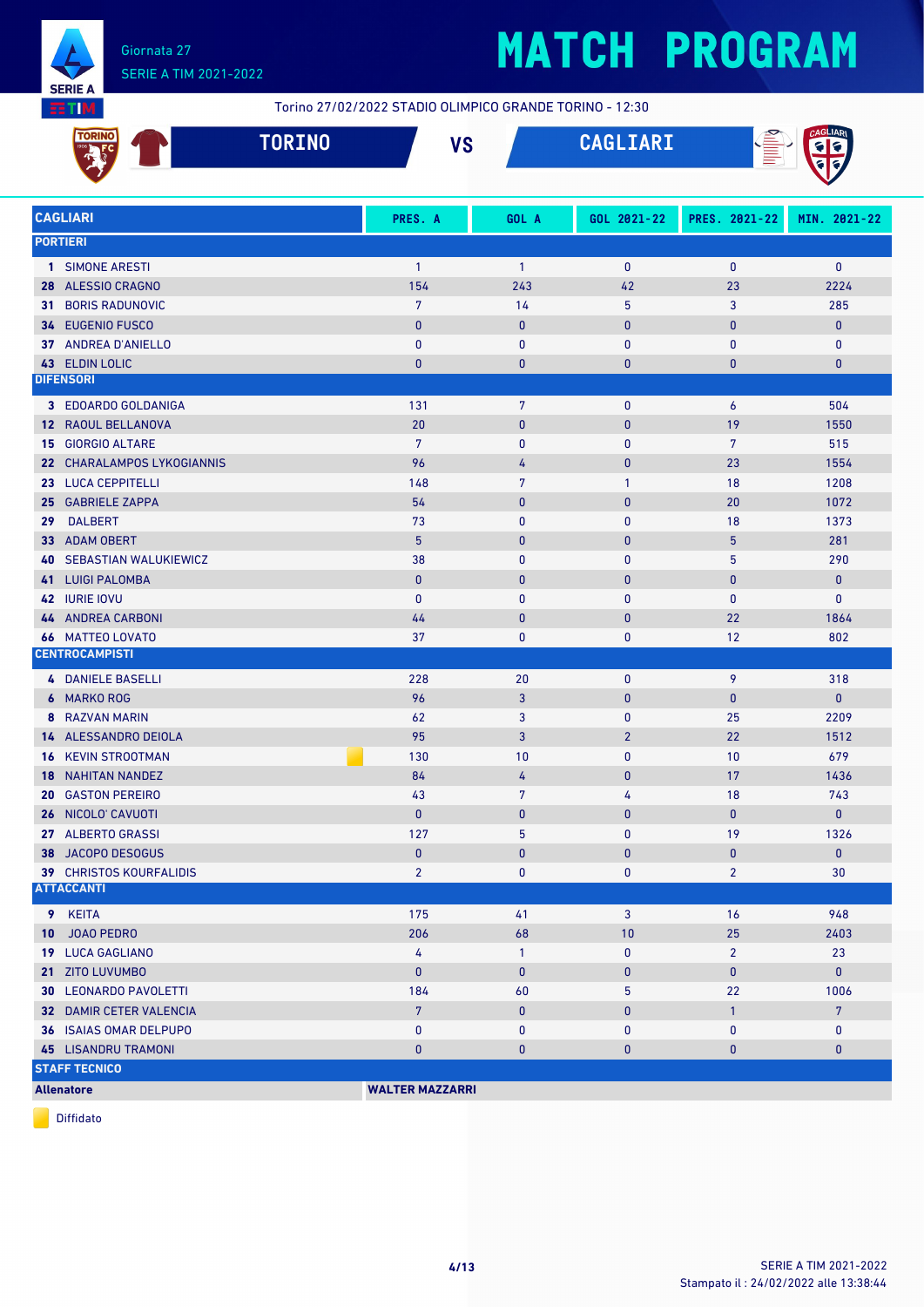

Torino 27/02/2022 STADIO OLIMPICO GRANDE TORINO - 12:30



### **RENDIMENTO RECENTE**

| <b>TORINO</b>       |                                          |                                                     |         |
|---------------------|------------------------------------------|-----------------------------------------------------|---------|
| <b>26^ GIORNATA</b> | <b>JUVENTUS</b>                          | <b>TORINO</b>                                       | $1 - 1$ |
| 18/02/2022          | 13'(1°T) M. DE LIGT                      | 17'(2°T) A. BELOTTI                                 |         |
| <b>25^ GIORNATA</b> | <b>TORINO</b>                            | <b>VENEZIA</b>                                      | $1-2$   |
| 12/02/2022          | 5'(1°T) J. BREKALO                       | 38'(1°T) R. HAPS, 1'(2°T) D. CRNIGOJ                |         |
| <b>24^ GIORNATA</b> | <b>UDINESE</b>                           | <b>TORINO</b>                                       | $2 - 0$ |
| 06/02/2022          | 48'(2°T) N. MOLINA, 52'(2°T) I. PUSSETTO |                                                     |         |
| <b>23^ GIORNATA</b> | <b>TORINO</b>                            | <b>SASSUOLO</b>                                     | $1 - 1$ |
| 23/01/2022          | 16'(1°T) A. SANABRIA                     | 43'(2°T) G. RASPADORI                               |         |
| <b>22^ GIORNATA</b> | <b>SAMPDORIA</b>                         | <b>TORINO</b>                                       | $1 - 2$ |
| 15/01/2022          | <b>18'(1°T) F. CAPUTO</b>                | 27'(1°T) W. SINGO, 22'(2°T) D. PRAET                |         |
|                     |                                          |                                                     |         |
| <b>CAGLIARI</b>     |                                          |                                                     |         |
| <b>26^ GIORNATA</b> | <b>CAGLIARI</b>                          | <b>NAPOLI</b>                                       | $1 - 1$ |
| 011001000           |                                          | $\mathbf{r}$ and a set of the state of $\mathbf{r}$ |         |

|                     |                       |                                         | $1 - 1$ |
|---------------------|-----------------------|-----------------------------------------|---------|
| 21/02/2022          | 13'(2°T) G. PEREIRO   | 42'(2°T) V. OSIMHEN                     |         |
| <b>25^ GIORNATA</b> | <b>EMPOLI</b>         | <b>CAGLIARI</b>                         | $1 - 1$ |
| 13/02/2022          | 38'(1°T) A. PINAMONTI | 39'(2°T) L. PAVOLETTI                   |         |
| <b>24^ GIORNATA</b> | <b>ATALANTA</b>       | <b>CAGLIARI</b>                         | $1 - 2$ |
| 06/02/2022          | 19'(2°T) J. PALOMINO  | 5'(2°T) G. PEREIRO, 23'(2°T) G. PEREIRO |         |
| <b>23^ GIORNATA</b> | <b>CAGLIARI</b>       | <b>FIORENTINA</b>                       | $1 - 1$ |
| 23/01/2022          | $2'(2°T)$ JOAO PEDRO  | 30'(2°T) R. SOTTIL                      |         |
| <b>22^ GIORNATA</b> | <b>ROMA</b>           | <b>CAGLIARI</b>                         | $1 - 0$ |
| 16/01/2022          | 33'(1°T) S. OLIVEIRA  |                                         |         |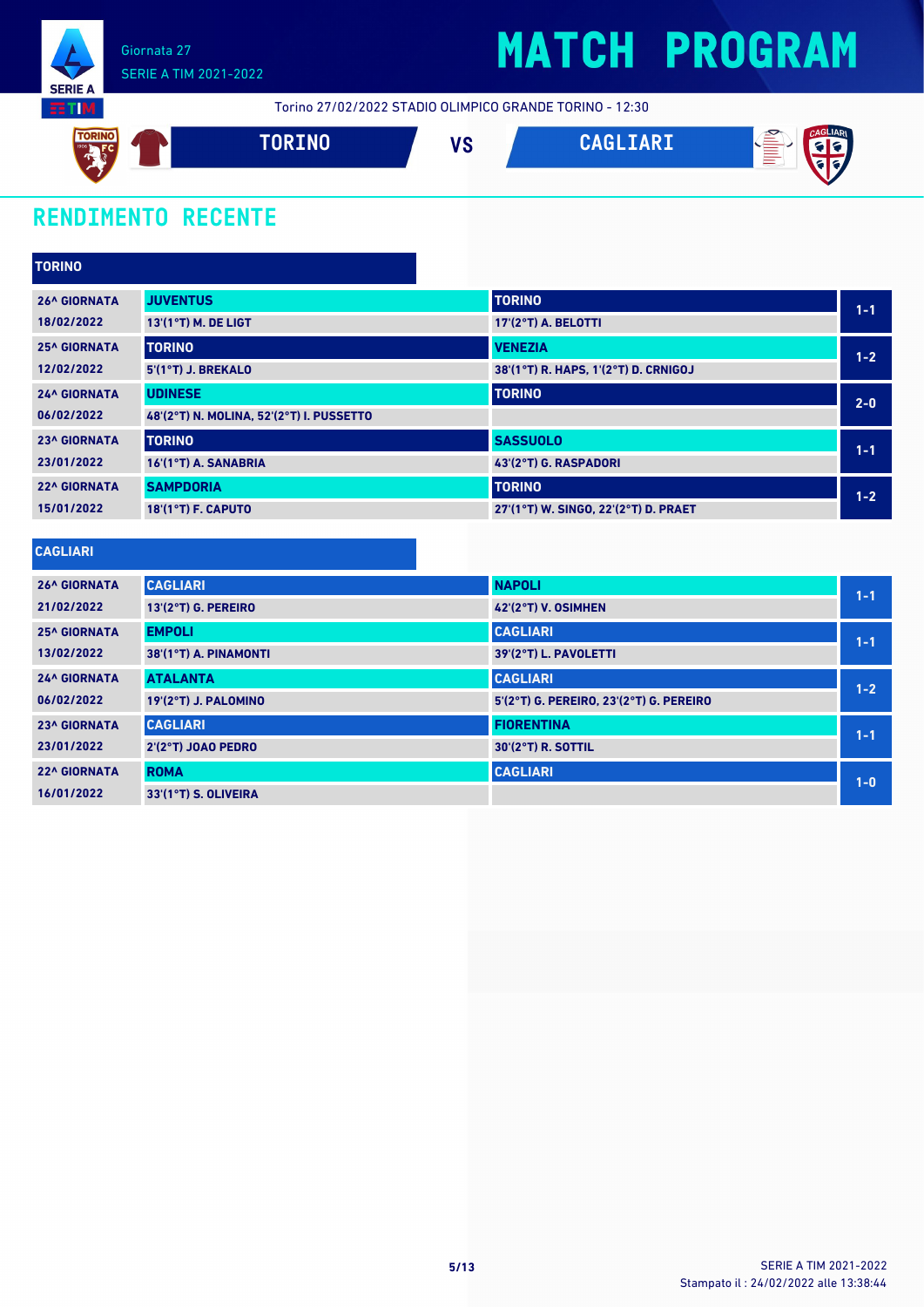

Torino 27/02/2022 STADIO OLIMPICO GRANDE TORINO - 12:30

| <b>TORING</b> | TORINO | VÕ<br>ve | $01$ TADT<br>$\sqrt{2}$ | ☎<br>e e de la contrada de la contrada de la contrada de la contrada de la contrada de la contrada de la contrada d<br>De la contrada de la contrada de la contrada de la contrada de la contrada de la contrada de la contrada de la |
|---------------|--------|----------|-------------------------|---------------------------------------------------------------------------------------------------------------------------------------------------------------------------------------------------------------------------------------|
|               |        |          |                         |                                                                                                                                                                                                                                       |

| CONFRONTO SQUADRE [Valori medi] | <b>TORINO</b> | <b>CAGLIARI</b> |
|---------------------------------|---------------|-----------------|
| <b>Goal Fatti</b>               | 1.28          | 1               |
| <b>Goal Subiti</b>              | 1.04          | 1.81            |
| Tiri totali                     | 13            | 10.46           |
| Tiri in porta                   | 4.16          | 3.23            |
| Assist                          | 0.88          | 0.65            |
| Azioni di attacco               | 32.76         | 26.69           |
| Passaggi riusciti               | 342.64        | 284.85          |
| Passaggi riusciti %             | 79%           | 77%             |
| <b>Falli Fatti</b>              | 17.8          | 13.62           |
| <b>Dribbling</b>                | 8.24          | 6.58            |
| <b>Baricentro</b>               | 52.57m        | 48.61m          |
| Passaggi Chiave                 | 9.12          | $\overline{7}$  |
| Fuorigioco                      | 2.32          | 1.96            |
| Corner                          | 4.48          | 3.46            |
| <b>Cross Riusciti</b>           | 6.72          | 5.96            |
| Poss. propria meta              | 00'30         | 00'31           |
| Poss, meta avvers               | 00'30         | 00'17           |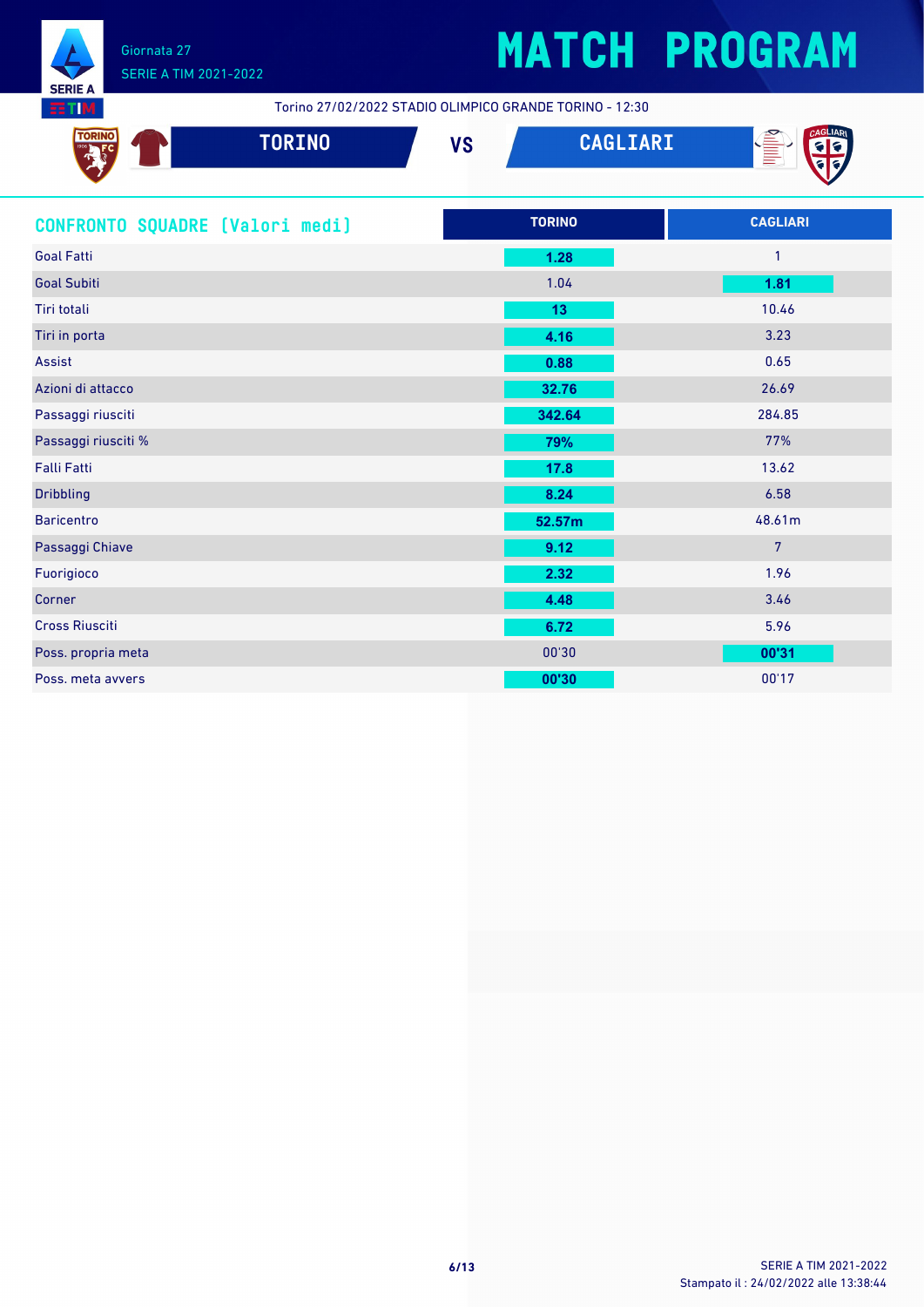

### **MATCH PROGRAM**

Torino 27/02/2022 STADIO OLIMPICO GRANDE TORINO - 12:30

**TORII TORINO VS CAGLIARI**

#### **RENDIMENTO ATLETICO \***

| <b>TORINO</b>      | Pres. (Min.) | Media (km) | Media<br><b>Sprint (Km)</b> | <b>CAGLIARI</b>             | Pres. (Min.) | Media (km) | <b>Media</b><br>Sprint (Km) |
|--------------------|--------------|------------|-----------------------------|-----------------------------|--------------|------------|-----------------------------|
| <b>10 S. LUKIC</b> | 24 (2159')   | 10.77      | 0.941                       | 8 R. MARIN                  | 25 (2209')   | 10.742     | 0.78                        |
| 4 T. POBEGA        | 22 (1534)    | 10.453     | 0.915                       | 3 E. GOLDANIGA              | 5(498)       | 10.323     | 0.706                       |
| 6 D. ZIMA          | 14 (935')    | 10.087     | 0.773                       | 18 N. NANDEZ                | 17(1436)     | 10.271     | 0.993                       |
| <b>3 BREMER</b>    | 23 (2137')   | 10.034     | 0.662                       | 44 A. CARBONI               | 22 (1864')   | 10.24      | 0.769                       |
| 14 J. BREKALO      | 19 (1477')   | 9.63       | 0.901                       | 27 A. GRASSI                | 19 (1326')   | 10.084     | 0.858                       |
| 38 R. MANDRAGORA   | 15 (995')    | 9.625      | 0.68                        | 10 JOAO PEDRO               | 25 (2403')   | 10.029     | 0.889                       |
| 27 M. VOJVODA      | 18 (1247')   | 9.311      | 0.956                       | 14 A. DEIOLA                | 22(1512)     | 9.708      | 0.951                       |
| <b>17 W. SINGO</b> | 24 (1940')   | 9.039      | 0.852                       | 12 R. BELLANOVA             | 19 (1550')   | 9.645      | 1.074                       |
| 13 R. RODRIGUEZ    | 21 (1682')   | 9.013      | 0.712                       | 22 C. LYKOGIANNIS           | 23 (1554')   | 9.437      | 0.773                       |
| 26 K. DJIDJI       | 17 (1410')   | 9.012      | 0.683                       | 15 G. ALTARE                | 7(515)       | 9.164      | 0.698                       |
| <b>34 O. AINA</b>  | 16(1121)     | 8.652      | 0.909                       | 16 K. STROOTMAN             | 10(679)      | 9.016      | 0.597                       |
| 19 A. SANABRIA     | 24 (1670')   | 8.304      | 0.841                       | <b>66 M. LOVATO</b>         | 6(471)       | 8.995      | 0.439                       |
| 77 K. LINETTY      | 14 (903')    | 8.22       | 0.709                       | 29 DALBERT                  | 18 (1373')   | 8.821      | 1.053                       |
| 22 D. PRAET        | 17 (1125')   | 8.18       | 0.749                       | 23 L. CEPPITELLI            | 18 (1208')   | 8.716      | 0.488                       |
| 99 A. BUONGIORNO   | 15(871)      | 8.055      | 0.593                       | <b>33 A. OBERT</b>          | 5(281)       | 8.518      | 0.589                       |
| 11 M. PJACA        | 18 (838')    | 7.223      | 0.463                       | 25 G. ZAPPA                 | 20 (1072')   | 8.488      | 0.881                       |
| 9 A. BELOTTI       | 11(628)      | 6.96       | 0.666                       | 30 L. PAVOLETTI             | 22(1006)     | 7.928      | 0.58                        |
| <b>5</b> A. IZZO   | 4(115)       | 6.575      | 0.638                       | 20 G. PEREIRO               | 18 (743')    | 7.68       | 0.575                       |
| 15 C. ANSALDI      | 11(440)      | 6.327      | 0.546                       | 4 D. BASELLI                | 3(145)       | 7.617      | 0.676                       |
| 70 M. WARMING      | 4(78)        | 3.138      | 0.342                       | 9 KEITA                     | 16 (948')    | 7.473      | 0.556                       |
| 64 P. PELLEGRI     | 1(26)        | 2.717      | 0.401                       | 40 S. WALUKIEWICZ           | 5(290)       | 6.795      | 0.435                       |
| 7 S. ZAZA          | 9(160)       | 2.46       | 0.185                       | 39 C. KOURFALIDIS           | 2(30')       | 2.083      | 0.263                       |
|                    |              |            |                             | 19 L. GAGLIANO              | 2(23')       | 1.373      | 0.144                       |
|                    |              |            |                             | <b>32 D. CETER VALENCIA</b> | 1(7)         | 0.855      | 0.07                        |

\* Le informazioni riportate sul Rendimento Atletico sono da intendersi riferite al periodo di permanenza nella squadra corrente.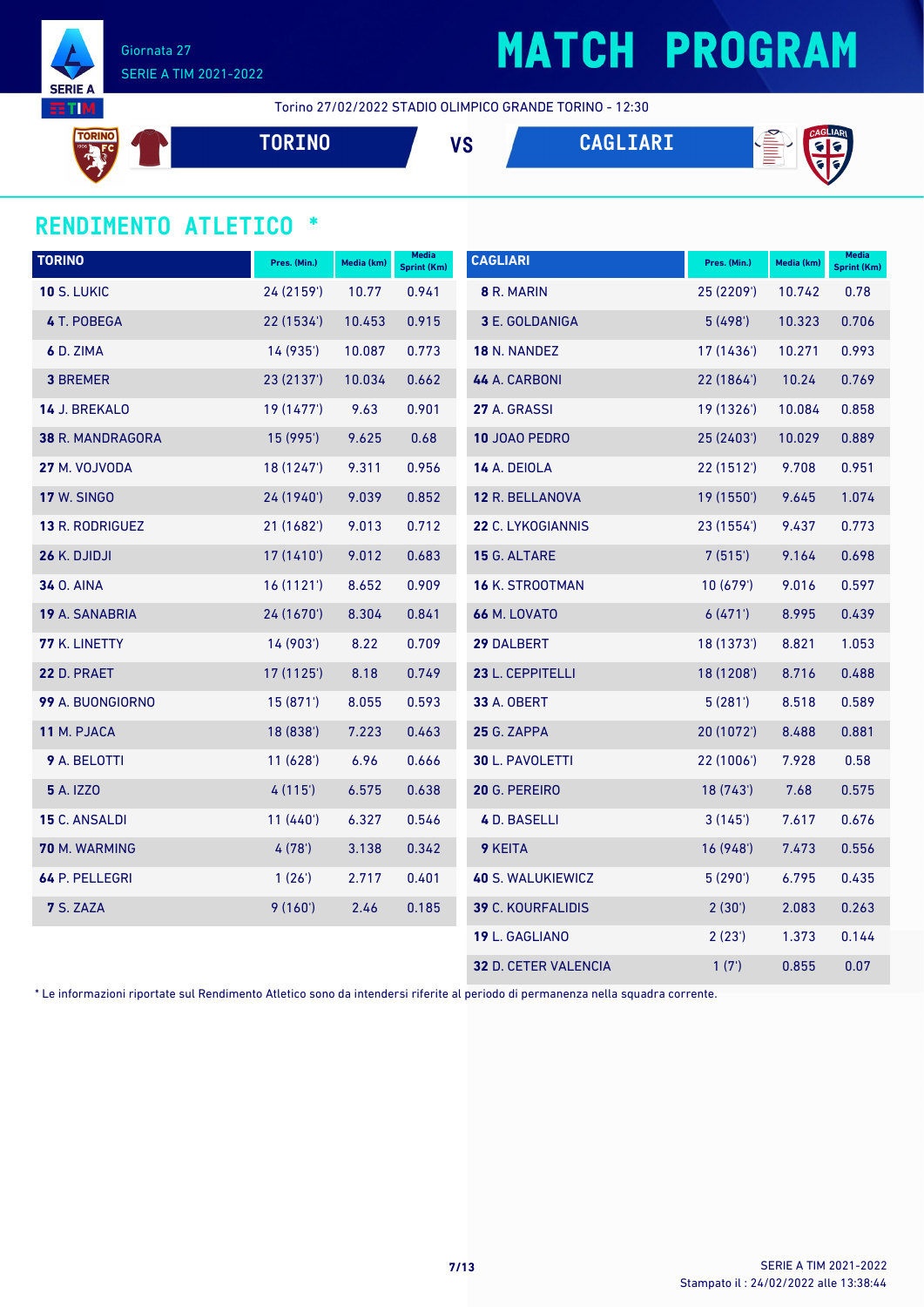Giornata 27 SERIE A TIM 2021-2022

**SERIE A HTM** 

Torino 27/02/2022 STADIO OLIMPICO GRANDE TORINO - 12:30



### **GLI INCONTRI DELLA 27 ^ GIORNATA**

|                      |           | MILAN vs UDINESE | 25/02/2022 18:45 |
|----------------------|-----------|------------------|------------------|
| <b>GENOA</b>         |           | vs INTER         | 25/02/2022 21:00 |
| <b>SALERNITANA</b>   | <b>VS</b> | <b>BOLOGNA</b>   | 26/02/2022 15:00 |
| <b>EMPOLI</b>        | VS        | <b>JUVENTUS</b>  | 26/02/2022 18:00 |
| <b>SASSUOLO</b>      |           | vs FIORENTINA    | 26/02/2022 20:45 |
| <b>TORINO</b>        | VS        | <b>CAGLIARI</b>  | 27/02/2022 12:30 |
| <b>HELLAS VERONA</b> |           | vs VENEZIA       | 27/02/2022 15:00 |
| <b>SPEZIA</b>        | <b>VS</b> | <b>ROMA</b>      | 27/02/2022 18:00 |
| LAZIO                |           | vs NAPOLI        | 27/02/2022 20:45 |
| <b>ATALANTA</b>      | <b>VS</b> | <b>SAMPDORIA</b> | 28/02/2022 20:45 |

#### **CLASSIFICA SERIE A TIM**

|                      | <b>PTG</b> | G  | $\mathbf{V}$   | ${\sf N}$        | P              | GF | GS | DIFF.RETI |
|----------------------|------------|----|----------------|------------------|----------------|----|----|-----------|
| <b>MILAN</b>         | 56         | 26 | 17             | 5                | 4              | 52 | 28 | $+24$     |
| <b>INTER</b>         | 54         | 25 | 16             | $\boldsymbol{6}$ | $\mathbf{3}$   | 55 | 22 | $+33$     |
| <b>NAPOLI</b>        | 54         | 26 | 16             | 6                | 4              | 47 | 18 | $+29$     |
| <b>JUVENTUS</b>      | 47         | 26 | 13             | $\bf 8$          | $\overline{5}$ | 38 | 23 | $+15$     |
| <b>ATALANTA</b>      | 44         | 25 | 12             | $\bf 8$          | $\overline{5}$ | 46 | 30 | $+16$     |
| LAZIO                | 43         | 26 | 12             | $\overline{7}$   | $\overline{7}$ | 53 | 40 | $+13$     |
| <b>FIORENTINA</b>    | 42         | 25 | 13             | 3                | 9              | 44 | 34 | $+10$     |
| <b>ROMA</b>          | 41         | 26 | 12             | 5                | 9              | 44 | 34 | $+10$     |
| <b>HELLAS VERONA</b> | 37         | 26 | 10             | $\overline{7}$   | 9              | 49 | 42 | $+7$      |
| <b>TORINO</b>        | 33         | 25 | 9              | $\pmb{6}$        | 10             | 32 | 26 | $+6$      |
| <b>SASSUOLO</b>      | 33         | 26 | 8              | 9                | 9              | 43 | 44 | $-1$      |
| <b>BOLOGNA</b>       | 31         | 25 | 9              | 4                | 12             | 31 | 41 | $-10$     |
| <b>EMPOLI</b>        | 31         | 26 | $\bf 8$        | $\overline{7}$   | 11             | 38 | 50 | $-12$     |
| <b>SAMPDORIA</b>     | 26         | 26 | $\overline{7}$ | 5                | 14             | 35 | 42 | $-7$      |
| <b>SPEZIA</b>        | 26         | 26 | $\overline{7}$ | 5                | 14             | 28 | 48 | $-20$     |
| <b>UDINESE</b>       | 25         | 24 | $\overline{5}$ | 10               | 9              | 31 | 41 | $-10$     |
| <b>VENEZIA</b>       | 22         | 25 | 5              | 7                | 13             | 23 | 44 | $-21$     |
| <b>CAGLIARI</b>      | 22         | 26 | 4              | 10               | 12             | 26 | 47 | $-21$     |
| <b>GENOA</b>         | 16         | 26 | $\mathbf{1}$   | 13               | 12             | 22 | 47 | $-25$     |
| <b>SALERNITANA</b>   | 14         | 24 | 3              | 5                | 16             | 19 | 55 | $-36$     |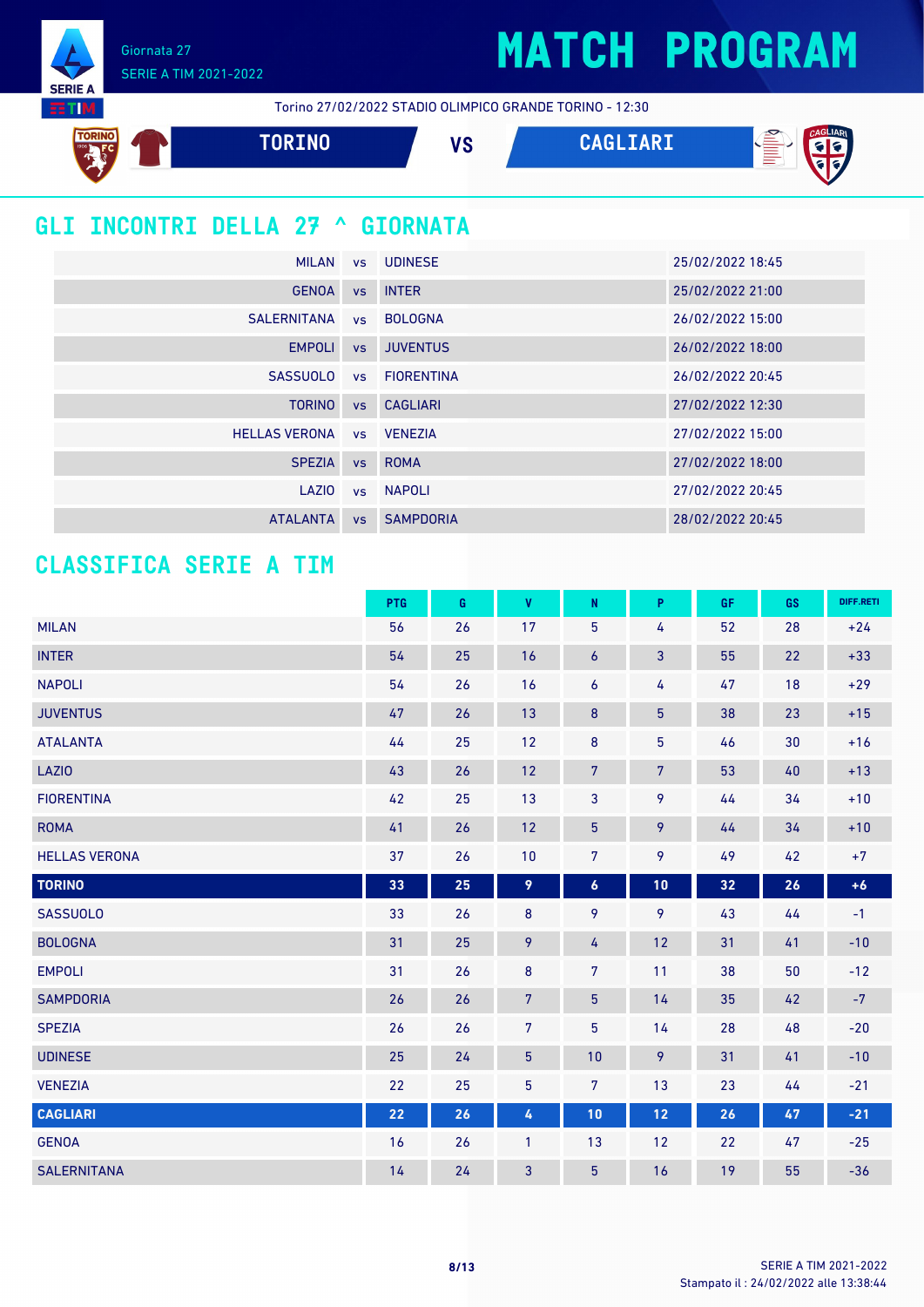

Torino 27/02/2022 STADIO OLIMPICO GRANDE TORINO - 12:30

**TORINO VS CAGLIARI**



### **CLASSIFICA GIOCATORI**

|               | <b>RANKING MARCATORI</b> |            | Gol(Rigore) |
|---------------|--------------------------|------------|-------------|
| 1             | C. IMMOBILE              | LAZ        | 19(4)       |
| $\mathcal{P}$ | D. VLAHOVIC              | <b>JUV</b> | 18(5)       |
| 3             | <b>G. SIMEONE</b>        | <b>VER</b> | 12(0)       |
| 4             | <b>I. MARTINF7</b>       | <b>INT</b> | 11(3)       |
| 4             | T. ABRAHAM               | <b>ROM</b> | 11(1)       |
| 6             | A. BARAK                 | <b>VER</b> | 10(4)       |
| 6             | <b>D. BERARDI</b>        | <b>SAS</b> | 10(3)       |
| 6             | E. DZEKO                 | <b>INT</b> | 10(0)       |
| 6             | <b>G. SCAMACCA</b>       | <b>SAS</b> | 10(0)       |
| 6             | <b>JOAO PEDRO</b>        | <b>CAG</b> | 10(3)       |

#### **CLASSIFICA SQUADRE**

|                 | <b>RANKING SQUADRE</b> | <b>Gol - Media Gol</b> |                |
|-----------------|------------------------|------------------------|----------------|
| 1               | <b>INTER</b>           | 55                     | 2.2            |
| $\overline{2}$  | LAZI <sub>0</sub>      | 53                     | 2.04           |
| 3               | <b>MILAN</b>           | 52                     | $\overline{2}$ |
| 4               | <b>HELLAS VERONA</b>   | 49                     | 1.88           |
| 5               | <b>NAPOLI</b>          | 47                     | 1.81           |
| 6               | <b>ATALANTA</b>        | 46                     | 1.84           |
| 7               | <b>FIORENTINA</b>      | 44                     | 1.76           |
| 7               | <b>ROMA</b>            | 44                     | 1.69           |
| 9               | <b>SASSUOLO</b>        | 43                     | 1.65           |
| 10              | <b>EMPOLI</b>          | 38                     | 1.46           |
| 10              | <b>JUVENTUS</b>        | 38                     | 1.46           |
| 12 <sup>2</sup> | <b>SAMPDORIA</b>       | 35                     | 1.35           |
|                 | <b>13 TORINO</b>       | 32                     | 1.28           |
|                 | 14 BOLOGNA             | 31                     | 1.24           |
|                 | <b>14 UDINESE</b>      | 31                     | 1.29           |
| 16              | <b>SPEZIA</b>          | 28                     | 1.08           |
| $\overline{17}$ | <b>CAGLIARI</b>        | 26                     | 1              |
|                 | 18 VENEZIA             | 23                     | 0.92           |
|                 | 19 GENOA               | 22                     | 0.85           |
|                 | <b>20 SALERNITANA</b>  | 19                     | 0.79           |

|                | <b>RANKING SQUADRE</b> | <b>Tot tiri-In porta-Fuori-Respinti</b> |     |     |     |
|----------------|------------------------|-----------------------------------------|-----|-----|-----|
| $\mathbf{1}$   | <b>INTER</b>           | 430                                     | 163 | 156 | 111 |
| $\overline{2}$ | <b>NAPOLI</b>          | 420                                     | 139 | 159 | 122 |
| 3              | <b>ROMA</b>            | 412                                     | 133 | 158 | 121 |
| 4              | <b>MILAN</b>           | 400                                     | 124 | 174 | 102 |
| 5              | <b>SASSUOLO</b>        | 385                                     | 142 | 143 | 100 |
| 6              | <b>ATALANTA</b>        | 376                                     | 114 | 140 | 122 |
| 6              | <b>EMPOLI</b>          | 376                                     | 125 | 138 | 113 |
| 8              | <b>JUVENTUS</b>        | 373                                     | 124 | 161 | 88  |
| 9              | <b>FIORENTINA</b>      | 331                                     | 124 | 130 | 77  |
| 10             | <b>HELLAS VERONA</b>   | 327                                     | 110 | 130 | 87  |
| 11             | <b>TORINO</b>          | 325                                     | 104 | 134 | 87  |
| 12             | <b>BOLOGNA</b>         | 306                                     | 106 | 122 | 78  |
| 13             | <b>UDINESE</b>         | 303                                     | 105 | 112 | 86  |
| 14             | <b>SAMPDORIA</b>       | 287                                     | 90  | 122 | 75  |
| 15             | <b>LAZIO</b>           | 286                                     | 123 | 103 | 60  |
| 16             | <b>CAGLIARI</b>        | 272                                     | 84  | 115 | 73  |
| 17             | <b>SPEZIA</b>          | 271                                     | 91  | 106 | 74  |
| 18             | <b>GENOA</b>           | 256                                     | 73  | 113 | 70  |
| 19             | <b>SALERNITANA</b>     | 236                                     | 75  | 93  | 68  |
| 20             | <b>VENEZIA</b>         | 228                                     | 79  | 103 | 46  |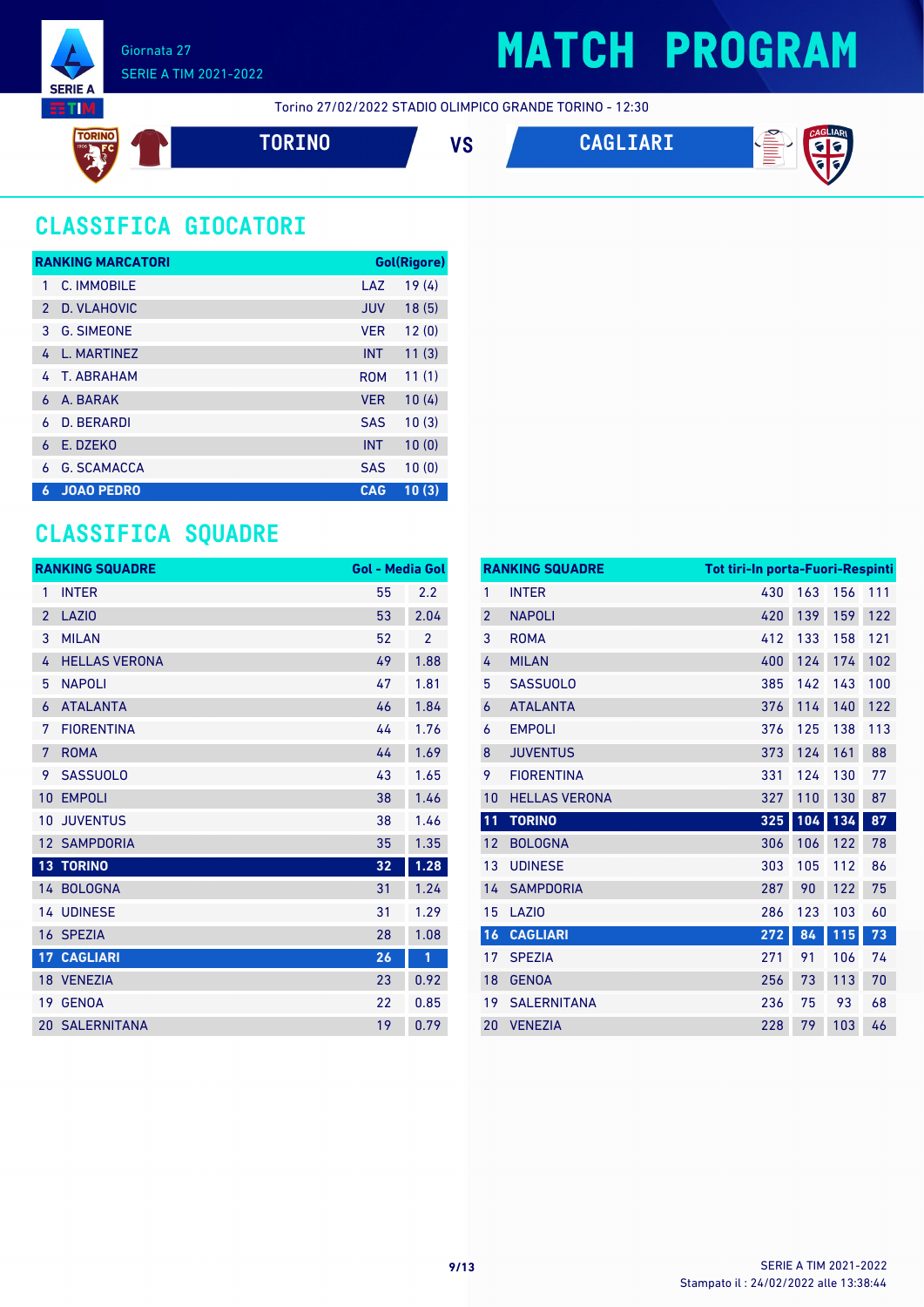

TORINO

#### Giornata 27 SERIE A TIM 2021-2022

# **MATCH PROGRAM**

Torino 27/02/2022 STADIO OLIMPICO GRANDE TORINO - 12:30







| <b>RANKING SQUADRE</b> | <b>Assist</b> | <b>Media</b><br>٠ |
|------------------------|---------------|-------------------|
| 1 LAZIO                | 39            | 1.50              |
| 2 INTER                | 35            | 1.40              |
| <b>3 HELLAS VERONA</b> | 32            | 1.23              |
| <b>4 ATALANTA</b>      | 30            | 1.20              |
| <b>5 NAPOLI</b>        | 28            | 1.08              |
| <b>6 MILAN</b>         | 26            | 1.00              |
| 7 BOLOGNA              | 25            | 1.00              |
| <b>7 FIORENTINA</b>    | 25            | 1.00              |
| 7 ROMA                 | 25            | 0.96              |
| 7 SASSUOLO             | 25            | 0.96              |
| <b>11 JUVENTUS</b>     | 23            | 0.88              |
| <b>11 SAMPDORIA</b>    | 23            | 0.88              |
| <b>13 TORINO</b>       | 22            | 0.88              |
| <b>14 EMPOLI</b>       | 19            | 0.73              |
| <b>15 UDINESE</b>      | 18            | 0.75              |
| <b>16 CAGLIARI</b>     | 17            | 0.65              |
| <b>16 GENOA</b>        | 17            | 0.65              |
| <b>16 VENEZIA</b>      | 17            | 0.68              |
| <b>19 SPEZIA</b>       | 16            | 0.62              |
| <b>20 SALERNITANA</b>  | 11            | 0.46              |
|                        |               |                   |

|                 | <b>RANKING SQUADRE</b><br>Passaggi chiave* |       |  |  |
|-----------------|--------------------------------------------|-------|--|--|
| $\mathbf{1}$    | <b>NAPOLI</b>                              | 11.31 |  |  |
| $\overline{2}$  | <b>INTER</b>                               | 11.24 |  |  |
| 3               | <b>ATALANTA</b>                            | 10.72 |  |  |
| 4               | <b>ROMA</b>                                | 10.69 |  |  |
| 5               | <b>MILAN</b>                               | 9.85  |  |  |
| 6               | <b>SASSUOLO</b>                            | 9.81  |  |  |
| 7               | <b>JUVENTUS</b>                            | 9.62  |  |  |
| 8               | <b>EMPOLI</b>                              | 9.31  |  |  |
| 9               | <b>TORINO</b>                              | 9.12  |  |  |
| $10-1$          | <b>FIORENTINA</b>                          | 9.08  |  |  |
| 11              | <b>BOLOGNA</b>                             | 8.6   |  |  |
|                 | <b>12 UDINESE</b>                          | 8.46  |  |  |
|                 | <b>13 HELLAS VERONA</b>                    | 7.77  |  |  |
|                 | <b>14 SAMPDORIA</b>                        | 7.35  |  |  |
|                 | <b>15 CAGLIARI</b>                         | 7     |  |  |
|                 | 15 SPEZIA                                  | 7     |  |  |
|                 | 17 LAZIO                                   | 6.88  |  |  |
|                 | <b>18 SALERNITANA</b>                      | 6.5   |  |  |
| 19 <sup>°</sup> | <b>GENOA</b>                               | 6.08  |  |  |
|                 | 20 VENEZIA                                 | 6     |  |  |

\* Valori medi per partita.

|                 | <b>RANKING SQUADRE</b> | Passaggi riusciti - % * |    |
|-----------------|------------------------|-------------------------|----|
| 1               | <b>NAPOLI</b>          | 509.92                  | 88 |
| $\overline{2}$  | LAZI <sub>0</sub>      | 495.35                  | 87 |
| 3               | <b>INTER</b>           | 463.28                  | 87 |
| 4               | <b>FIORENTINA</b>      | 434.24                  | 85 |
| 5               | <b>SASSUOLO</b>        | 425.77                  | 85 |
| 6               | <b>JUVENTUS</b>        | 420.81                  | 85 |
| 7               | <b>ATALANTA</b>        | 417.6                   | 82 |
| 8               | <b>MILAN</b>           | 408.19                  | 84 |
| 9               | <b>ROMA</b>            | 371.81                  | 83 |
| 10              | <b>BOLOGNA</b>         | 367.44                  | 82 |
| 11              | <b>TORINO</b>          | 342.6                   | 79 |
| 12              | <b>HELLAS VERONA</b>   | 326.96                  | 77 |
| 13              | <b>EMPOLI</b>          | 320                     | 80 |
|                 | 14 SPEZIA              | 297.73                  | 78 |
|                 | <b>15 SAMPDORIA</b>    | 296.46                  | 76 |
|                 | <b>16 UDINESE</b>      | 287.38                  | 78 |
|                 | 17 VENEZIA             | 286.28                  | 78 |
| 18              | <b>GENOA</b>           | 285.27                  | 76 |
| 19 <sup>°</sup> | <b>CAGLIARI</b>        | 284.85                  | 77 |
|                 |                        |                         |    |
|                 | <b>20 SALERNITANA</b>  | 250.42                  | 75 |

\* Valori medi per partita.

|                | <b>RANKING SQUADRE</b> | Recuperi* |
|----------------|------------------------|-----------|
| 1              | <b>HELLAS VERONA</b>   | 62.65     |
| $\overline{2}$ | <b>ATALANTA</b>        | 58.2      |
| 3              | <b>TORINO</b>          | 56.36     |
| 4              | <b>JUVENTUS</b>        | 54.62     |
| 5              | <b>GENOA</b>           | 54.58     |
| 6              | <b>SAMPDORIA</b>       | 54.54     |
| 7              | <b>MILAN</b>           | 53.88     |
| 8              | <b>EMPOLI</b>          | 51.35     |
| 9              | <b>SPEZIA</b>          | 51.31     |
| 10             | <b>ROMA</b>            | 50.73     |
| 11             | <b>UDINESE</b>         | 50.67     |
|                | 12 VENEZIA             | 50.32     |
|                | 13 INTER               | 50.08     |
|                | <b>14 NAPOLI</b>       | 50.04     |
|                | 15 SASSUOLO            | 49.88     |
|                | 16 BOLOGNA             | 49.84     |
|                | <b>17 LAZIO</b>        | 49.42     |
|                | <b>18 FIORENTINA</b>   | 49.32     |
|                | <b>19 CAGLIARI</b>     | 49.12     |
|                | <b>20 SALERNITANA</b>  | 47.21     |

Valori medi per partita.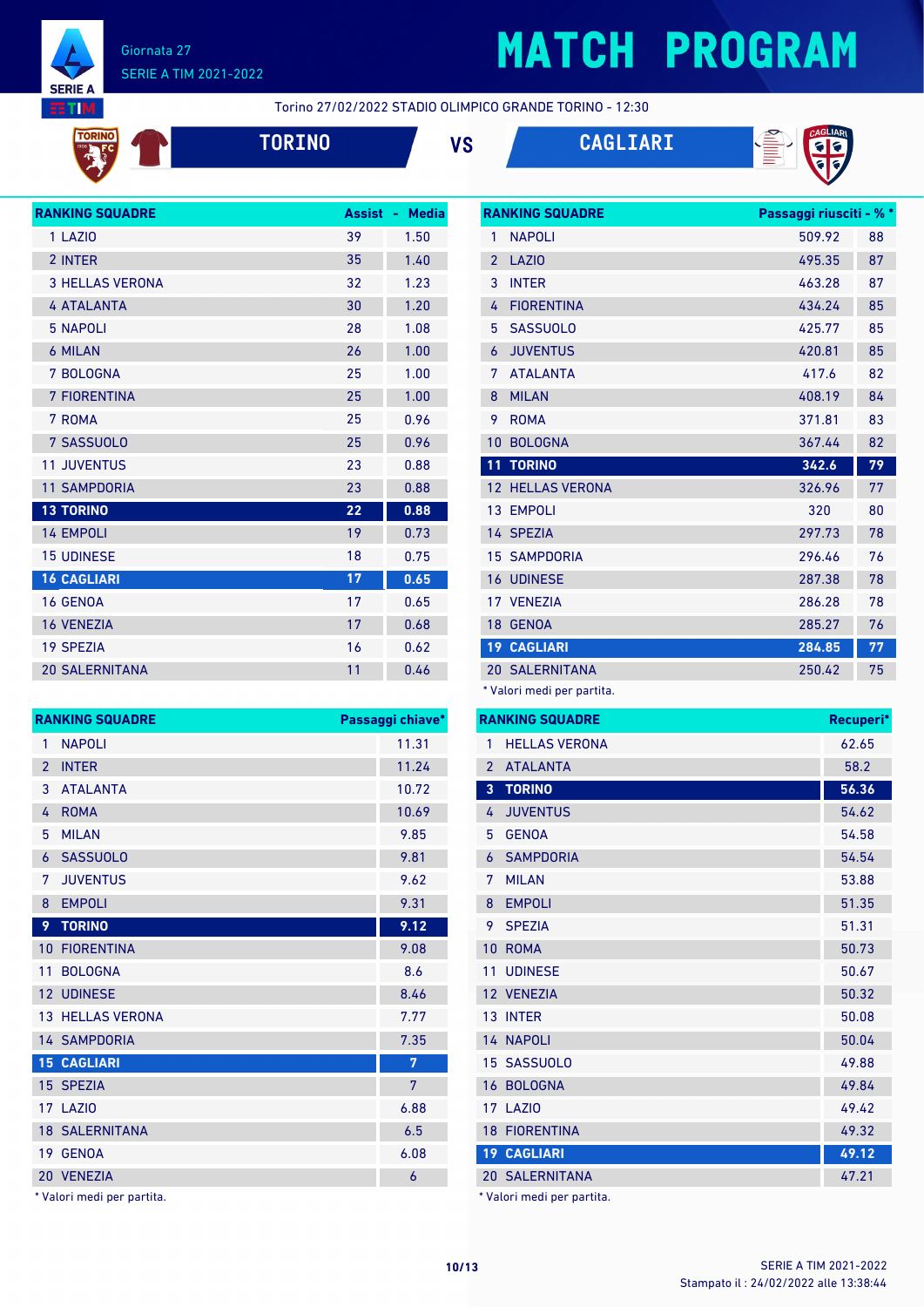

TORINO

#### Giornata 27 SERIE A TIM 2021-2022

## **MATCH PROGRAM**

Torino 27/02/2022 STADIO OLIMPICO GRANDE TORINO - 12:30



**TORINO VS CAGLIARI**

**RANKING SQUADRE Media Km**



|                | <b>RANKING SQUADRE</b>  | Tot. Parate - Media |      |
|----------------|-------------------------|---------------------|------|
| 1              | <b>VENEZIA</b>          | 101                 | 4.04 |
| $\overline{2}$ | <b>EMPOLI</b>           | 98                  | 3.77 |
| 3              | <b>SPEZIA</b>           | 97                  | 3.73 |
| 4              | <b>SAMPDORIA</b>        | 92                  | 3.54 |
| 5              | <b>SALERNITANA</b>      | 91                  | 3.79 |
| 6              | <b>GENOA</b>            | 89                  | 3.42 |
| 7              | <b>BOLOGNA</b>          | 82                  | 3.28 |
| 8              | <b>CAGLIARI</b>         | 81                  | 3.12 |
| 9              | <b>INTER</b>            | 69                  | 2.76 |
| 10             | <b>MILAN</b>            | 68                  | 2.62 |
| 11             | <b>SASSUOLO</b>         | 68                  | 2.62 |
|                | <b>12 HELLAS VERONA</b> | 66                  | 2.54 |
|                | 13 NAPOLI               | 66                  | 2.54 |
|                | 14 ROMA                 | 66                  | 2.54 |
|                | <b>15 ATALANTA</b>      | 56                  | 2.24 |
|                | <b>16 FIORENTINA</b>    | 56                  | 2.24 |
| 17             | <b>JUVENTUS</b>         | 55                  | 2.12 |
|                | 17 LAZIO                | 55                  | 2.12 |
|                | <b>19 UDINESE</b>       | 54                  | 2.25 |
|                | <b>20 TORINO</b>        | 45                  | 1.8  |

|                 | NAINNINU JUUAUNE      | ויורח מושטויו |
|-----------------|-----------------------|---------------|
| 1               | LAZIO                 | 112.663       |
| $\overline{2}$  | <b>INTER</b>          | 111.114       |
| 3               | <b>VENEZIA</b>        | 109.92        |
| 4               | <b>HELLAS VERONA</b>  | 109.547       |
| 5               | <b>ATALANTA</b>       | 109.272       |
| 6               | <b>EMPOLI</b>         | 109.017       |
| 7               | <b>GENOA</b>          | 108.543       |
| 8               | <b>JUVENTUS</b>       | 108.441       |
| 9               | <b>CAGLIARI</b>       | 107.343       |
| 10 <sup>°</sup> | <b>NAPOLI</b>         | 107.054       |
| 11              | <b>SPEZIA</b>         | 106.282       |
|                 | 12 MILAN              | 106.233       |
|                 | <b>13 SAMPDORIA</b>   | 106.046       |
|                 | <b>14 TORINO</b>      | 105.84        |
|                 | <b>15 SALERNITANA</b> | 105.724       |
| 16              | <b>FIORENTINA</b>     | 105.543       |
|                 | 17 SASSUOLO           | 105.343       |
| 18              | <b>BOLOGNA</b>        | 105.139       |
|                 | <b>19 UDINESE</b>     | 104.806       |
| 20              | <b>ROMA</b>           | 104.582       |

|                  | <b>RANKING SQUADRE</b> | Passaggi 3/4 Tot. - Media |        |
|------------------|------------------------|---------------------------|--------|
| 1                | <b>NAPOLI</b>          | 3228                      | 124.15 |
| $\mathcal{P}$    | <b>ATALANTA</b>        | 2896                      | 115.84 |
| 3                | <b>INTER</b>           | 2661                      | 106.44 |
| 4                | <b>LAZIO</b>           | 2495                      | 95.96  |
| 5                | <b>MILAN</b>           | 2451                      | 94.27  |
| $\boldsymbol{6}$ | <b>TORINO</b>          | 2344                      | 93.76  |
| 7                | <b>JUVENTUS</b>        | 2330                      | 89.62  |
| 8                | <b>HELLAS VERONA</b>   | 2291                      | 88.12  |
| 9                | <b>SASSUOLO</b>        | 2171                      | 83.5   |
| 10               | <b>EMPOLI</b>          | 2170                      | 83.46  |
| 11               | <b>FIORENTINA</b>      | 2153                      | 86.12  |
| 12               | <b>ROMA</b>            | 2085                      | 80.19  |
| 13               | <b>BOLOGNA</b>         | 2024                      | 80.96  |
|                  | <b>14 SAMPDORIA</b>    | 1696                      | 65.23  |
|                  | 15 SPEZIA              | 1637                      | 62.96  |
| 16               | <b>UDINESE</b>         | 1527                      | 63.63  |
| 17 <sup>2</sup>  | <b>CAGLIARI</b>        | 1513                      | 58.19  |
|                  | <b>18 SALERNITANA</b>  | 1399                      | 58.29  |
| 19               | <b>GENOA</b>           | 1395                      | 53.65  |
|                  | 20 VENEZIA             | 1271                      | 50.84  |

|                | <b>RANKING SQUADRE</b> | <b>Dribbling Tot. - Media</b> |       |
|----------------|------------------------|-------------------------------|-------|
| 1              | <b>MILAN</b>           | 304                           | 11.69 |
| $\overline{2}$ | <b>SASSUOLO</b>        | 282                           | 10.85 |
| 3              | <b>JUVENTUS</b>        | 257                           | 9.88  |
| 4              | <b>NAPOLI</b>          | 245                           | 9.42  |
| 5              | <b>HELLAS VERONA</b>   | 232                           | 8.92  |
| 6              | LAZIO                  | 229                           | 8.81  |
| 7              | <b>ROMA</b>            | 225                           | 8.65  |
| 8              | <b>ATALANTA</b>        | 223                           | 8.92  |
| 8              | <b>UDINESE</b>         | 223                           | 9.29  |
| 10             | <b>GENOA</b>           | 221                           | 8.5   |
| 11             | <b>EMPOLI</b>          | 217                           | 8.35  |
| 12             | <b>VENEZIA</b>         | 207                           | 8.28  |
|                | <b>13 TORINO</b>       | 206                           | 8.24  |
|                | 14 SPEZIA              | 204                           | 7.85  |
| 15             | <b>BOLOGNA</b>         | 203                           | 8.12  |
| 16             | <b>FIORENTINA</b>      | 187                           | 7.48  |
| 17             | <b>INTER</b>           | 172                           | 6.88  |
|                | <b>18 CAGLIARI</b>     | 171                           | 6.58  |
|                | <b>19 SALERNITANA</b>  | 168                           | 7     |
|                | <b>20 SAMPDORIA</b>    | 146                           | 5.62  |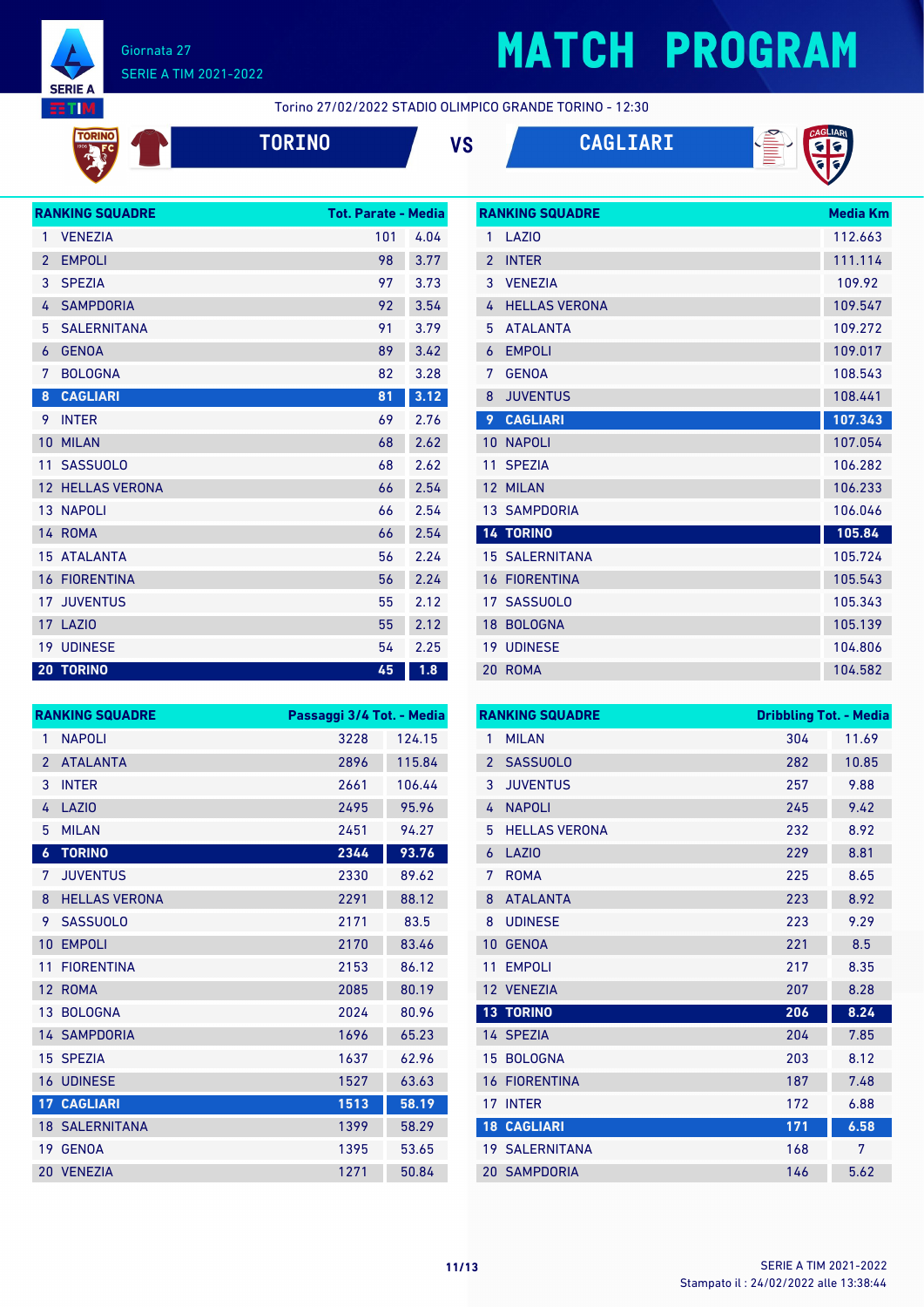

TORINO

#### Giornata 27 SERIE A TIM 2021-2022

# **MATCH PROGRAM**

Torino 27/02/2022 STADIO OLIMPICO GRANDE TORINO - 12:30

| the contract of the contract of the contract of the contract of the contract of |  |
|---------------------------------------------------------------------------------|--|
|                                                                                 |  |
|                                                                                 |  |
|                                                                                 |  |
|                                                                                 |  |
|                                                                                 |  |
|                                                                                 |  |
|                                                                                 |  |





| <b>RANKING SQUADRE</b> |                       | Rigori a favore - Contro |   |  |
|------------------------|-----------------------|--------------------------|---|--|
| 1                      | <b>NAPOLI</b>         | 10                       | 1 |  |
| $\overline{2}$         | <b>FIORENTINA</b>     | 9                        | 4 |  |
| $\overline{2}$         | <b>INTER</b>          | 9                        | 4 |  |
| 4                      | <b>MILAN</b>          | 8                        | 5 |  |
| 5                      | <b>HELLAS VERONA</b>  | 6                        | 3 |  |
| 6                      | <b>EMPOLI</b>         | $\overline{6}$           | 6 |  |
| 6                      | LAZIO                 | 6                        | 6 |  |
| 8                      | <b>JUVENTUS</b>       | 5                        | 3 |  |
| 9                      | <b>GENOA</b>          | 5                        | 4 |  |
| 9                      | <b>ROMA</b>           | 5                        | 4 |  |
| 11                     | <b>ATALANTA</b>       | 4                        | 3 |  |
| 12                     | <b>BOLOGNA</b>        | 4                        | 7 |  |
|                        | <b>12 CAGLIARI</b>    | 4                        | 7 |  |
|                        | 14 SASSUOLO           | 3                        | 7 |  |
|                        | <b>15 SAMPDORIA</b>   | $\overline{2}$           | 1 |  |
|                        | 16 UDINESE            | $\overline{2}$           | 3 |  |
|                        | <b>17 SALERNITANA</b> | $\overline{2}$           | 6 |  |
|                        | 17 VENEZIA            | $\overline{2}$           | 6 |  |
|                        | 19 SPEZIA             | $\overline{2}$           | 9 |  |
|                        | <b>20 TORINO</b>      | $\mathbf{0}$             | 5 |  |
|                        |                       |                          |   |  |

| <b>RANKING SQUADRE</b> |                         | Gol dalla panchina - Media |      |  |
|------------------------|-------------------------|----------------------------|------|--|
| 1                      | <b>INTER</b>            | 9                          | 1.28 |  |
| $\overline{2}$         | <b>ATALANTA</b>         | 8                          | 1.00 |  |
| $\overline{2}$         | <b>ROMA</b>             | 8                          | 1.14 |  |
| $\overline{2}$         | <b>UDINESE</b>          | 8                          | 1.00 |  |
| 5                      | <b>NAPOLI</b>           | 7                          | 1.00 |  |
| 6                      | <b>GENOA</b>            | $\overline{6}$             | 1.20 |  |
| 6                      | <b>SASSUOLO</b>         | 6                          | 1.50 |  |
| $\boldsymbol{6}$       | <b>TORINO</b>           | $\boldsymbol{6}$           | 1.00 |  |
| 9                      | <b>EMPOLI</b>           | 5                          | 1.00 |  |
| 9                      | <b>JUVENTUS</b>         | 5                          | 1.00 |  |
| 9                      | <b>MILAN</b>            | 5                          | 1.00 |  |
| 9                      | <b>SPEZIA</b>           | 5                          | 1.00 |  |
| 13                     | <b>BOLOGNA</b>          | 4                          | 1.00 |  |
| 13                     | <b>FIORENTINA</b>       | 4                          | 1.00 |  |
|                        | 13 VENEZIA              | 4                          | 1.00 |  |
|                        | <b>16 CAGLIARI</b>      | 3                          | 1.00 |  |
|                        | <b>16 LAZIO</b>         | 3                          | 1.00 |  |
|                        | <b>18 HELLAS VERONA</b> | $\overline{2}$             | 1.00 |  |
|                        | <b>18 SALERNITANA</b>   | $\overline{2}$             | 1.00 |  |
|                        | <b>18 SAMPDORIA</b>     | $\overline{2}$             | 1.00 |  |